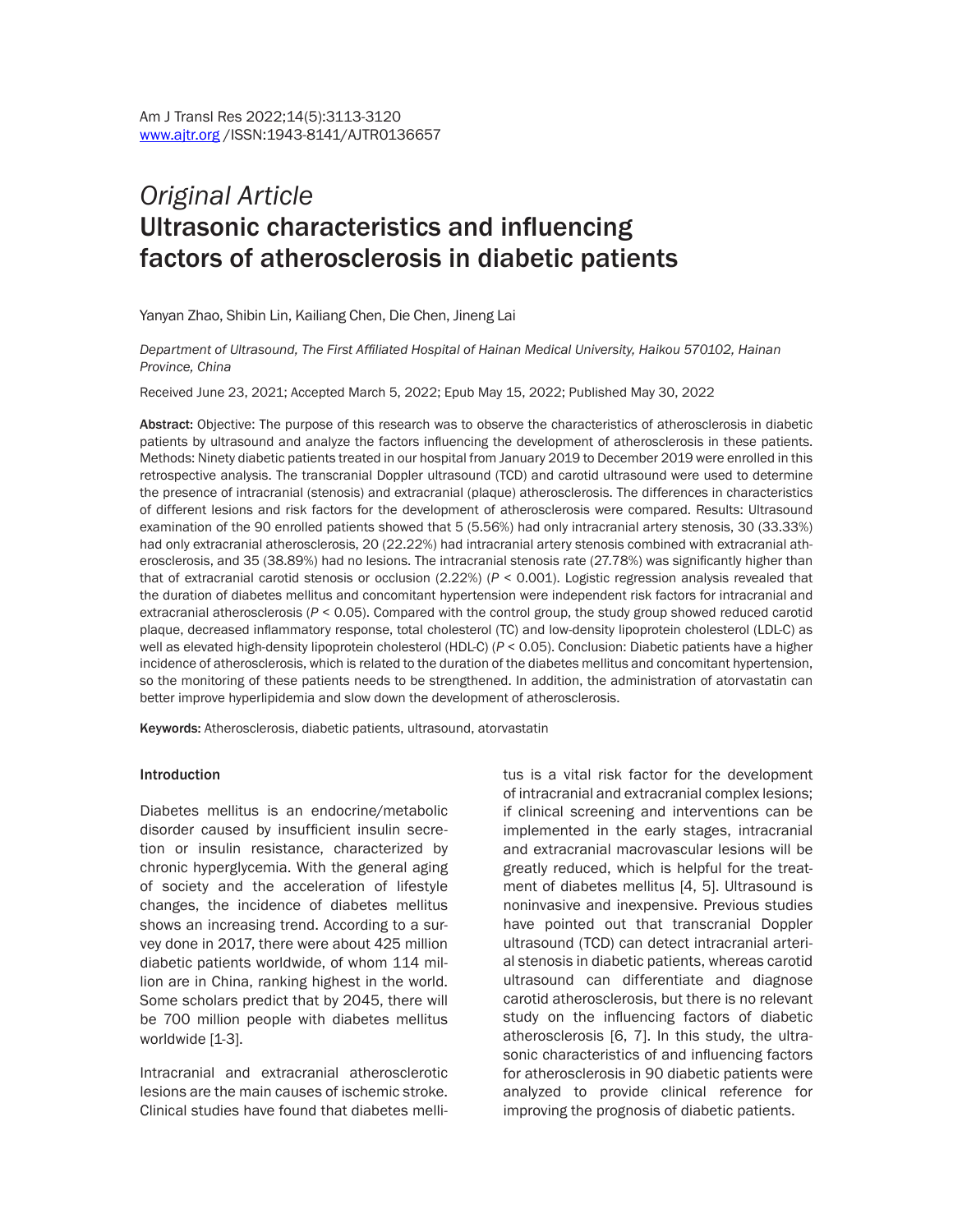# Materials and methods

#### *General data*

In this retrospective study, ninety diabetic patients treated in our hospital from January 2019 to December 2019 were enrolled, including 43 males and 47 females, aged 55-80 years old, with a mean age of  $(56.5 \pm 11.8)$ years, duration of disease from 3 months to 14 years, and a median duration of  $(8.29 \pm 1.22)$ years. The 90 enrolled patients were divided into the intracranial and extracranial atherosclerosis group (n=55) and the non-lesion group (n=35) according to the presence or absence of atherosclerosis. According to a random number table method, 35 cases were divided into study group and 20 cases were divided into control group. The objective was to analyze the risk factors of intracranial and extracranial atherosclerosis and the effectiveness of aspirin + atorvastatin intervention.

Inclusion criteria: (1) patients who met World Health Organization diagnostic criteria for diabetes (1999) [8]; (2) patients who could cooperate with the study; (3) patients with complete clinical data; (4) patients aged  $\geq$  18 years old; (5) the study was approved by ethics committee of the First Affiliated Hospital of Hainan Medical University (No. NCT01536847); (6) patients who signed an informed consent form.

Exclusion criteria: (1) patients with comorbid psychiatric disorders; (2) pregnant or lactating women; (3) patients with other severe complications of diabetes; (4) patients with severe hepatic or renal dysfunction; (5) patients with poor compliance; (6) patients with lower limb amputation; and (7) patients with other severe organ dysfunction.

# *Intervention methods*

*Clinical diagnosis of extracranial stenosis or plaque:* Ultrasonography was performed using GE Logiq 9 and PHILIPS iU22 color ultrasound Doppler with probe frequency of 5.0-12.0 MHz. Diagnosis of plaque: intima-media thickness  $(IMT) \geq 1.3$  mm. Arterial stenosis was defined as: diameter reduction was  $\geq$  50%, and extracranial transcranial stenosis or occlusion was included in the plaque group [9].

*Diagnosis of intracranial stenosis:* The degree of arterial stenosis was determined by color Doppler ultrasonography in 90 diabetic patients as follows: ≥ 50 as intracranial arterial stenosis, including superior cerebellar artery (SCA), bilateral middle cerebral artery (MCA), bilateral anterior cerebral artery (ACA), bilateral posterior cerebral artery (PCA), and vertebrobasilar artery. After risk factor analysis, 55 patients were placed into the study group (N=35) and the control group (N=20). All 55 patients were administered aspirin (Bayer Healthcare Co. Ltd., Approval No. J20130078, Specification: 100 mg/tablet) 0.1 g/d, and the study group was additionally treated with atorvastatin (Pfizer Pharmaceuticals Ltd., Approval No. H20- 051408, Specification: 20 mg/tablet) 20 mg, once every night, for 24 weeks.

*Blood biochemical indicators:* After fasting for 10-12 h, 10 mL of venous blood was drawn in the morning, and 7600-200 Automatic Biochemical Analyzer (Hitachi Ltd., Tokyo, Japan) was used to measure the levels of glycated hemoglobin (HbAlc), total cholesterol (TC), fasting blood glucose (FBG), triglycerides (TG), lipoprotein a, high-density lipoprotein cholesterol (HDL-C), low-density lipoprotein cholesterol (LDL-C), high-sensitivity C-reactive protein (hs-CRP) and interleukin-4 (IL-4) by the methods of chromatography, electrophoresis, and enzyme-linked immunosorbent assay.

# *Statistical analysis*

SPSS 22.0 software was adopted for processing data. The measurement data were expressed as (*\_ x*±*s*), and the independent- and paired- *t* test was used for inter-group and intragroup comparison, respectively. The counting data were expressed as [n (%)], and chi-square test was used for comparisons. The risk factors of intracranial and extracranial atherosclerosis were analyzed by Logistic regression. *P* < 0.05 indicated a statistically significant difference [10].

# **Results**

# *Comparison of medical history and biochemical indicators*

Among the 90 patients, 5 (5.56%) had only intracranial artery stenosis, 30 (33.33%) had only extracranial atherosclerosis, 20 (22.22%) had intracranial artery stenosis combined with extracranial atherosclerosis, and 35 (38.89%) had no lesions. The biochemical indicators are shown in Table 1. Among the 90 patients, 25 (27.78%) had intracranial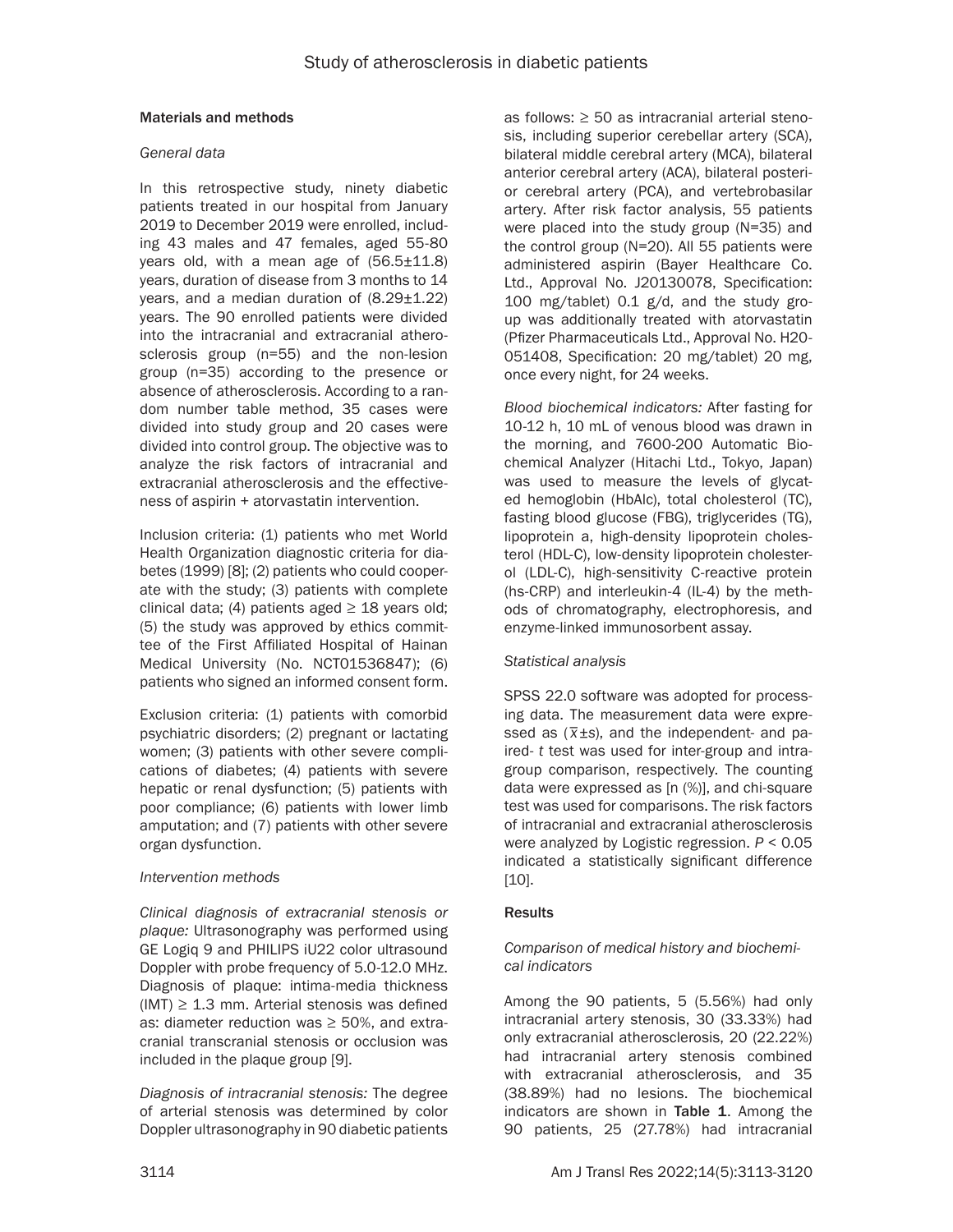# Study of atherosclerosis in diabetic patients

| Factor                | Intracranial<br>artery stenosis<br>alone $(n=5)$ | Extracranial carotid<br>atherosclerosis alone<br>$(n=30)$ | Intracranial artery stenosis<br>combined with extracranial<br>carotid atherosclerosis (n=20) | No lesions<br>$(n=35)$ |
|-----------------------|--------------------------------------------------|-----------------------------------------------------------|----------------------------------------------------------------------------------------------|------------------------|
| Mean age (years)      | $50.19{\pm}4.33$                                 | $56.54 \pm 5.01$                                          | $60.22 \pm 6.50$                                                                             | $50.11 \pm 4.34$       |
| Male                  | 2(40.00)                                         | 16 (53.33)                                                | 6(30.00)                                                                                     | 19 (54.29)             |
| Mean duration (years) | $6.29 \pm 1.11$                                  | $9.98 \pm 2.11$                                           | $14.01 \pm 1.21$                                                                             | $6.23 \pm 0.98$        |
| Hypertension          | 4(80.00)                                         | 18 (60.00)                                                | 10 (33.00)                                                                                   | 6(17.14)               |
| <b>Hyperlipidemia</b> | 1(20.00)                                         | 8(26.67)                                                  | 8(40.00)                                                                                     | 10 (28.57)             |
| Smoking               | 2(40.00)                                         | 7(23.33)                                                  | 4(20.00)                                                                                     | 14 (40.00)             |
| Alcohol consumption   | 1(20.00)                                         | 4(13.33)                                                  | 2(10.00)                                                                                     | 11 (31.43)             |
| FBG (mmol/L)          | $10.11 \pm 2.12$                                 | $8.12 \pm 1.29$                                           | 7.21±1.29                                                                                    | $8.39 \pm 1.09$        |
| $HbAlc$ $(\%)$        | $9.08 \pm 1.22$                                  | $8.13 \pm 1.21$                                           | $9.02 \pm 1.11$                                                                              | $9.24 \pm 0.98$        |
| $TC$ (mmol/L)         | $4.89 \pm 0.87$                                  | $5.30 \pm 1.11$                                           | $5.23 \pm 0.98$                                                                              | $4.78 \pm 0.79$        |
| HDL-C (mmol/L)        | $1.13 \pm 0.21$                                  | $1.23 \pm 0.29$                                           | $1.31 \pm 0.43$                                                                              | $1.13 \pm 0.23$        |
| $LDL-C$ (mmol/ $L$ )  | $3.03 \pm 0.89$                                  | $3.29 \pm 0.91$                                           | $3.08 \pm 0.78$                                                                              | $3.02 \pm 0.87$        |
| TG (mmol/L)           | $1.77 \pm 0.21$                                  | $1.54 \pm 0.19$                                           | $1.41 \pm 0.21$                                                                              | $1.34 \pm 0.19$        |
| Lipoprotein a (mg/L)  | 150.12±20.11                                     | 134.28±10.89                                              | 311.18±9.98                                                                                  | 111.29±10.22           |

| <b>Table 1.</b> Comparison of medical history and biochemical indicators $(\bar{x} \pm s)$ / [n (%)] |  |  |  |
|------------------------------------------------------------------------------------------------------|--|--|--|



Figure 1. Comparison of arterial stenosis between different groups of patients. A: The incidence rate of intracranial and extracranial arterial stenosis; B: The stenosis rate of different intracranial arteries. #represents statistically significant difference in the same index between groups *P* < 0.05. Chi-square test was applied.



Figure 2. Comparison of medical history and biochemical indicators between the intracranial and extracranial atherosclerosis group and the non-lesion group. #indicates statistically significant difference in the same index between groups, *P* < 0.05. *t* test and chi-square test were used.

artery stenosis, which was significantly higher than the proportion of extracranial caro-

tid stenosis or occlusion (2/ 90, 2.22%) (*χ2*=23.05, *P* < 0.001). The most frequently involved intracranial artery was MCA (16/90, 17.78%), with a total of 32 cases (35.56%) presenting with extracranial carotid plaque or stenosis and 32 cases presenting with stenotic arteries in intracranial TCD examination, among which MCA accounted for the highest proportion (16/32, 50.00%), followed by SCA (14/32, 43.75%), vertebrobasilar artery (7/32, 21.88%),

ACA (6/32, 18.75%), and PCA (5/32, 15.63%) (Figure 1).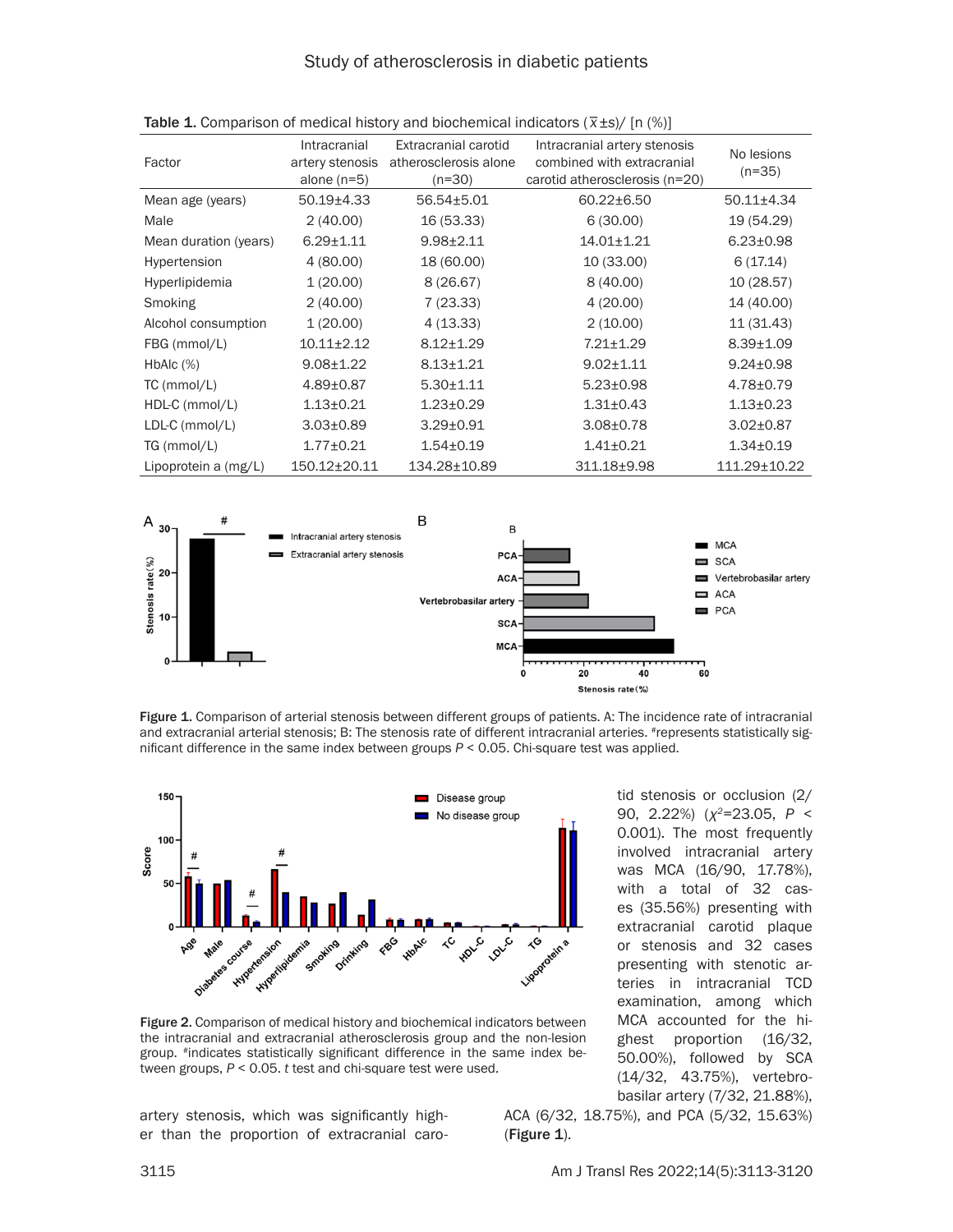| Factor                                                                                                                         | <b>AUC</b> | 0 <sub>R</sub>               | <b>SE</b>                                                                                                                           | β                    | 95% CI                             | P                                      |
|--------------------------------------------------------------------------------------------------------------------------------|------------|------------------------------|-------------------------------------------------------------------------------------------------------------------------------------|----------------------|------------------------------------|----------------------------------------|
| Mean age                                                                                                                       | 0.6667     | 0.989                        | 0.084                                                                                                                               | 0.039                | 0.5021-0.8312                      | 0.0645                                 |
| Mean duration of diabetes                                                                                                      | 0.7807     | 1.096                        | 0.078                                                                                                                               | 0.098                | 0.6279-0.9335                      | 0.011                                  |
| History of hypertension                                                                                                        | 0.8843     | 3.671                        | 0.050                                                                                                                               | 0.089                | 0.7868-0.9818                      | < 0.0001                               |
| A8 <sub>7</sub><br>Score(mmol/L)<br>$\frac{1}{1}$<br>ŦŦ<br>$\overline{\bullet}$ $\overline{\bullet}$<br>0<br>LDL-C<br>TC<br>TG | ■<br>HDL-C | Study Group<br>Control group | B<br>$5-$<br>#<br>$\begin{array}{ccc}\texttt{Score}(m m o l L) & \xrightarrow{L} & \xrightarrow{L} \end{array}$<br>$1 -$<br>0<br>TC | #<br>$\bullet$<br>TG | #<br>#<br>Ξ<br>п<br>LDL-C<br>HDL-C | Study Group<br>٠<br>Control group<br>٠ |

Table 2. Logistic regression analysis of risk factors for intracranial and extracranial atherosclerotic lesions

Figure 3. Changes in blood lipid levels before and after treatment between the study group and the control group. A: The levels of TC, TG, HDL-C and LDL-C before treatment; B: The levels of TC, TG, HDL-C and LDL-C after treatment. #indicates statistically significant difference in the same index between groups, *P* < 0.05. *t* test was used.

*Comparison of medical history and biochemical parameters between the intracranial and extracranial atherosclerotic lesion group and the non-lesion group*

The enrolled patients were divided into intracranial and extracranial atherosclerosis group and non-lesion group according to the presence or absence of atherosclerosis, and the disease history and biochemical data were compared between the groups. The results showed that the mean age, mean duration of diabetes mellitus, and incidence of combined hypertension in the intracranial and extracranial atherosclerosis group were significantly higher than those in the non-lesion group (*P* < 0.05), whereas the difference between groups was not statistically significant in terms of gender, history of hyperlipidemia, smoking, and blood biochemical parameters (*P* > 0.05) (Figure 2).

# *Logistic regression analysis of risk factors for intracranial and extracranial atherosclerosis*

Logistic regression analysis was performed by backward stepwise method using mean age, mean duration of diabetes mellitus, and history of combined hypertension as variables. Multifactorial analysis showed that the duration of diabetes mellitus and the history of combined hypertension were independent risk factors for extracranial atherosclerosis (*P* < 0.05) (Table 2).

*Changes in lipid levels before and after treatment in the study and control groups*

The levels of TC, TG, HDL-C and LDL-C in the two groups before treatment were not statistically significant  $(P > 0.05)$ . The levels of TC, TG, and LDL-C were significantly decreased, whereas the levels of HDL-C were significantly increased in the study and control groups after treatment compared with those before treatment (*P* < 0.05). The study group also showed significantly lower levels of TC, TG, and LDL-C and significantly higher levels of HDL-C compared with the control group after treatment (*P* < 0.05) (Figure 3).

*Comparison of serum inflammatory factors between the study group and the control group*

The serum levels of hs-CRP and IL-4 showed no significant difference between the two groups before treatment (*P* > 0.05). Both groups showed a significant decrease in the levels of hs-CRP and IL-4 after treatment (*P* < 0.05). The levels of the above indicators were lower in the study group than in the control group after treatment  $(P < 0.05)$  (Figure 4).

*Comparison of carotid atherosclerotic plaque and IMT between the study group and the control group*

Before treatment, the detection rate of carotid atherosclerotic plaque was 17 (37.78%) in the study group and 15 (33.33%) in the control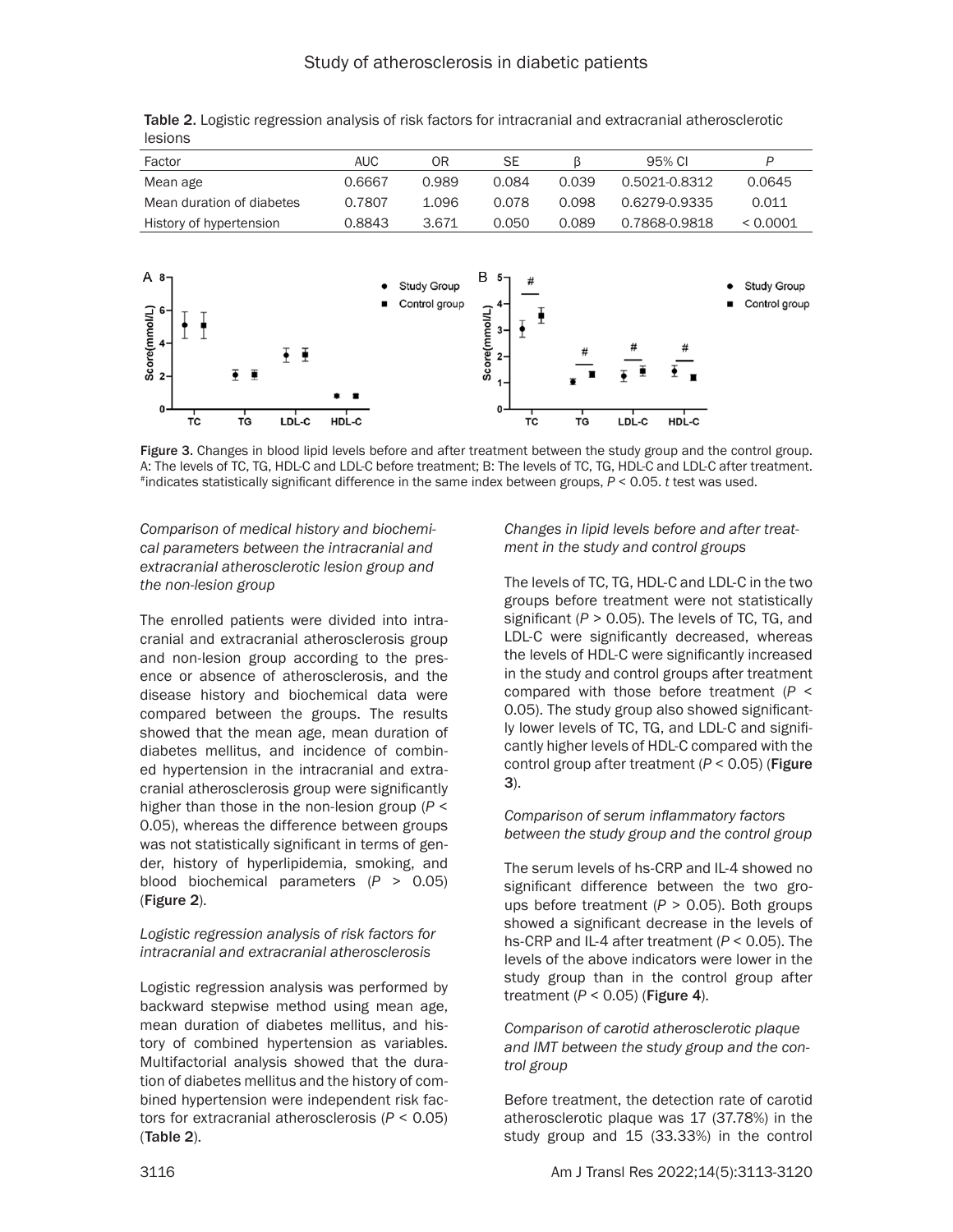

Figure 5. Comparison of carotid atherosclerotic plaque and IMT between the study group and the control group before and after treatment. #indicates statistically significant difference in the same index between groups, *P* < 0.05. *t* test was used.

group, and IMT was  $(1.45\pm0.21)$  mm in the study group and  $(1.46\pm0.19)$  mm in the control group, exhibiting no significant difference (*P* > 0.05). After treatment, the study group exhibited significantly lower detection rate of carotid atherosclerotic plaque [4 (8.89%) vs. 11 (24.44%)] and smaller IMT [(1.18±0.12) mm vs. (1.37±0.14) mm] than the control group (*P* < 0.05) (Figures 5 and 6).

#### **Discussion**

The incidence of diabetes mellitus has shown a year-on-year increase with the changes in



Figure 4. Comparison of serum inflammatory factors between the study group and the control group. A: The serum levels of hs-CRP and IL-4 in control group; B: The serum levels of hs-CRP and IL-4 in study group; C: The intergroup comparison of serum levels of hs-CRP and IL-4 after treatment. #indicates statistically significant difference in the same index between groups, *P* < 0.05. *t test* was used.

dietary habits and lifestyles, and it has become a major disorder affecting populations worldwide [11, 12]. It has been found in clinical practice that long-term hyperglycemia can cause lesions in eyes, kidneys, and nerves, with a higher probability of dysfunction [13, 14]. Therefore, early detection and implementation of interventions are recommended in diabetic patients. Macroangiopathy is one of the common complications of diabetes mellitus, and it is clinically found that hyperglycemia, insulin resistance, abnormal lipid metabolism, impaired coagulation mechanisms, endothelial injury, and inflammation may be closely associated with this process [15, 16]. It has also been noted that diabetic patients have elevated blood viscosity and fibrinogen levels, leading to slow blood flow and predisposing them to thrombosis and vascular complications [17, 18].

In this study, 55 of the enrolled patients were found to have intracranial and extracranial atherosclerosis or stenosis, of which 20 (22.22%) had intracranial arterial stenosis combined with extracranial atherosclerosis, which was similar to the findings of other scholars [19]. Previous studies have confirmed that patients with diabetes mellitus can develop lipid metabolism disorders and chronic inflam-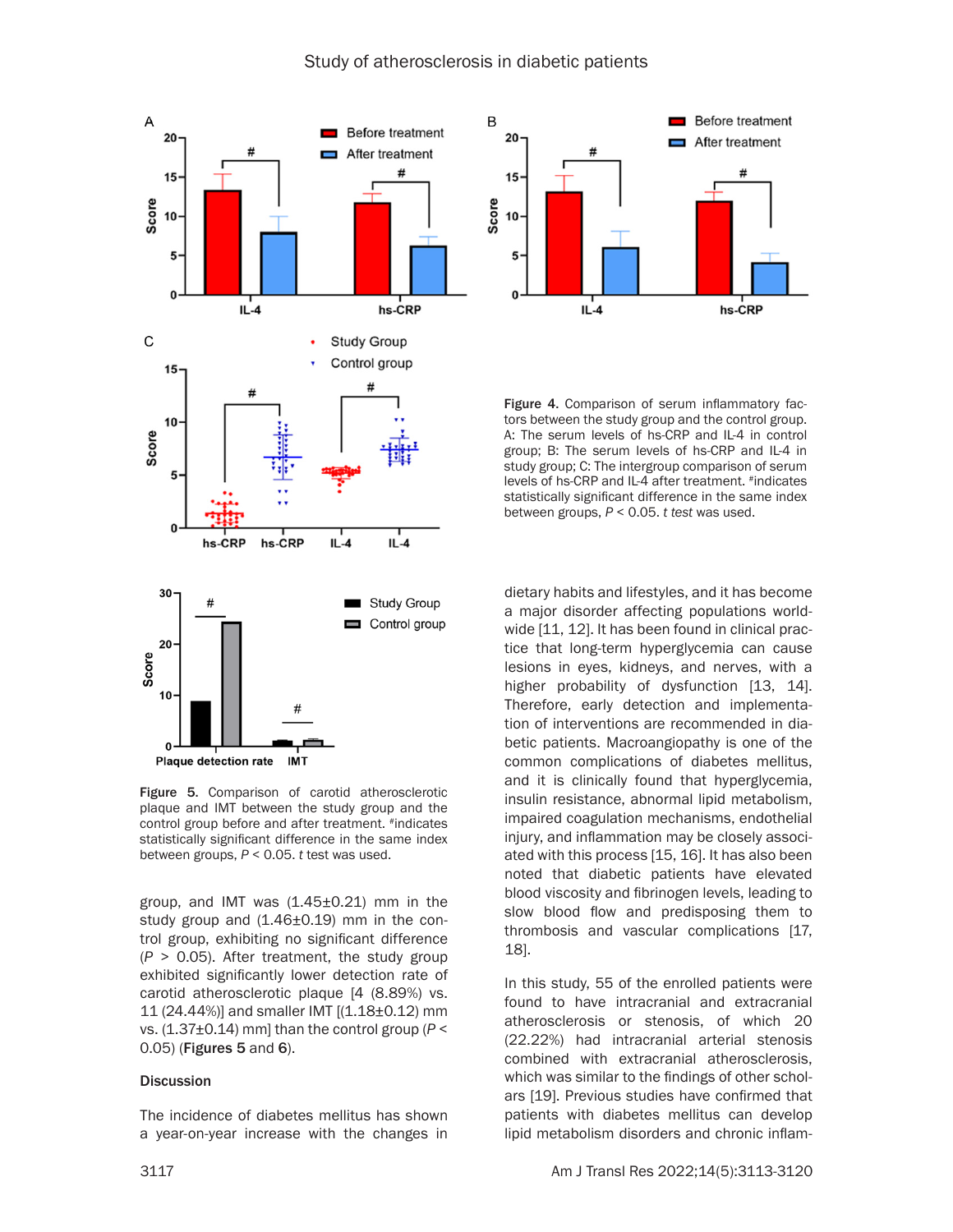

Figure 6. Changes of carotid atherosclerotic plaque in the two groups before and after treatment. In the study group, the common carotid plaque was obvious before treatment (A), and was significantly alleviated after treatment (C). In the control group, the common carotid plaque was obvious before treatment (B), and was alleviated after treatment (D).

matory lesions in the early stage, and are more prone to vascular wall calcification, which has been proved to be an important cause of atherosclerosis compared with non-diabetic patients [20]. We believe that long-term hyperglycemia may affect the wall thickness and elasticity of the common carotid artery, which may be related to hyperglycemia-induced inflammatory response *in vivo*, leading to excessive secretion of inflammatory factors and irritation to the vascular endothelium [21]. The results of this study suggested that more than half of diabetic patients had carotid ath-

erosclerosis or stenosis, indicating that diabetic patients had a higher chance of developing stroke than normal people, thus the monitoring of diabetic patients with atherosclerotic lesions should be strengthened to prevent adverse events.

This study also analyzed risk factors for intracranial atherosclerosis in diabetic patients, and the results showed that the mean duration of diabetes and combined hypertension were independent risk factors for intracranial and extracranial atherosclerosis. This has also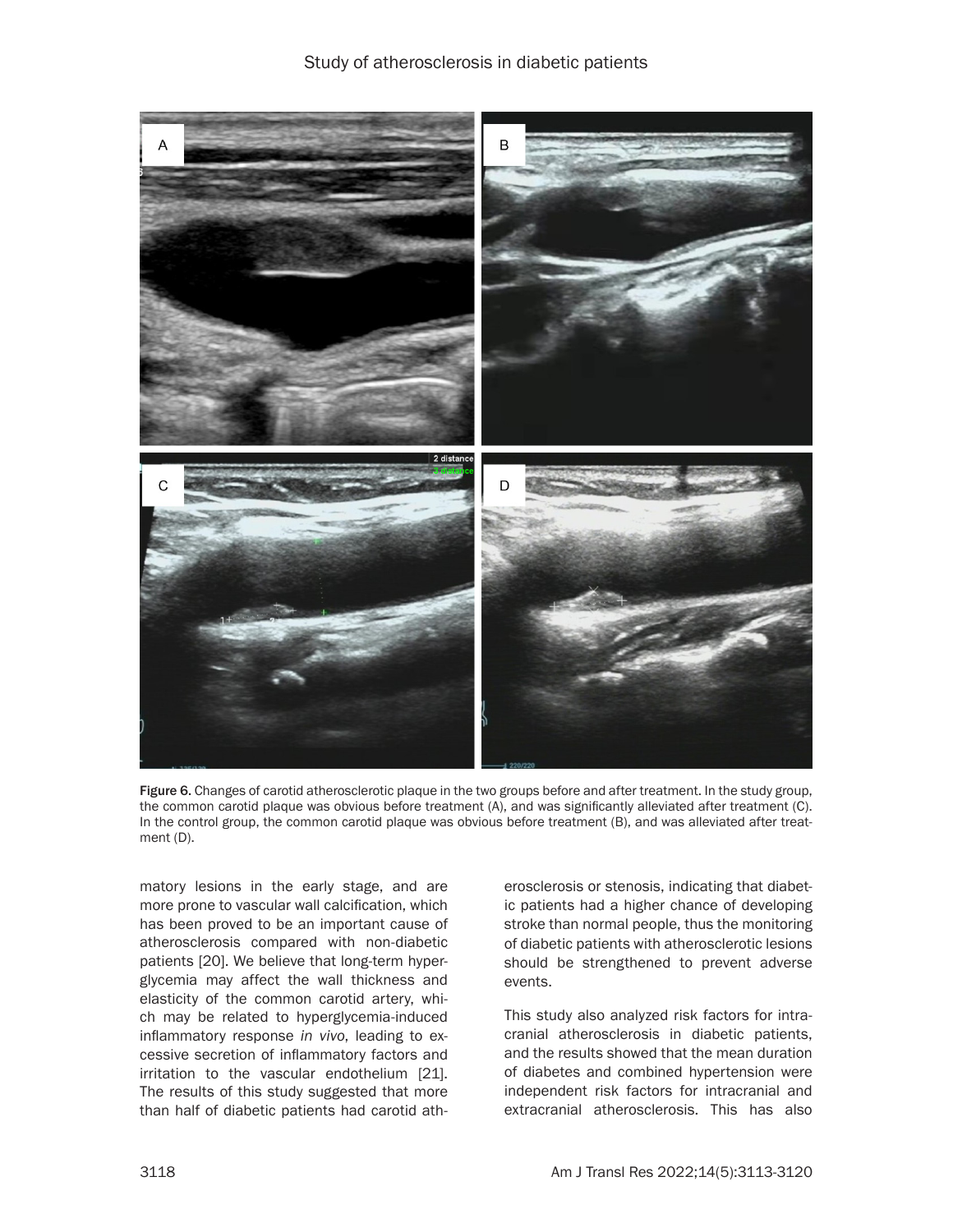been mentioned in the work of other researchers who have concluded that vascular disease in diabetic patients is a lengthy process and that vascular damage is gradually aggravated with the disease progression [22]. Some scholars conducted a long-term follow-up study on 1000 patients with carotid artery ultrasound and found that the increase rate of IMT value in diabetic patients was twice that of non-diabetic patients, confirming that diabetes accelerates the progression of carotid atherosclerosis [23]. However, some scholars believe that diabetes mellitus is not an independent risk factor for MCA stenosis, which remains controversial [24]. In this study, we conducted logistic regression analysis and found that the duration of diabetes and combined hypertension were independent risk factors for intracranial and extracranial atherosclerosis, which may be related to the fact that long-term hyperglycemia aggravates endothelial injury and accelerates the accumulation of plaque at the site of endothelial injury.

This study also revealed that the combination of aspirin and statins could reduce lipid-related indicators and improve the inflammatory status. The underlying mechanism may be that statins can improve vascular endothelial function, inhibit smooth muscle proliferation and suppress inflammatory responses, in addition to their lipid-regulating effects [25]. Statins have also been shown to be effective in slowing the progression of carotid atherosclerosis and coronary arteries and reducing the incidence of cardiovascular events, similar to the study of Gao H et al [26].

In conclusion, diabetic patients have a higher incidence of carotid atherosclerosis which is related to the duration of the disease and hypertension, so such patients should be monitored more intensively, and the administration of atorvastatin can better improve the hyperlipidemia of patients and slow down the development of atherosclerosis. This study analyzed the ultrasound characteristics of diabetic carotid atherosclerosis and listed related risk factors with detailed and reliable data, providing a reference for improving diabetic carotid atherosclerosis, which has certain innovation. The main shortcomings of this study are the lack of a large sample multicenter study and long-term follow-up.

# Disclosure of conflict of interest

None.

Address correspondence to: Shibin Lin, Department of Ultrasound, The First Affiliated Hospital of Hainan Medical University, Haikou 570102, Hainan, China. Tel: +86-0898-66774347; E-mail: [linshib](mailto:linshibin0909@163.com)[in0909@163.com](mailto:linshibin0909@163.com)

#### References

- [1] Pirri D. Fragiadaki M and Evans PC. Diabetic atherosclerosis: is there a role for the hypoxiainducible factors? Biosci Rep 2020; 40: BSR20200026.
- [2] Barrett TJ, Distel E, Murphy AJ, Hu J, Garshick MS, Ogando Y, Liu J, Vaisar T, Heinecke JW, Berger JS, Goldberg IJ and Fisher EA. Apolipoprotein AI) promotes atherosclerosis regression in diabetic mice by suppressing myelopoiesis and plaque inflammation. Circulation 2019; 140: 1170-1184.
- [3] Josefs T, Barrett TJ, Brown EJ, Quezada A, Wu X, Voisin M, Amengual J and Fisher EA. Neutrophil extracellular traps promote macrophage inflammation and impair atherosclerosis resolution in diabetic mice. JCI Insight 2020; 5: e134796.
- [4] Yuan T, Yang T, Chen H, Fu D, Hu Y, Wang J, Yuan Q, Yu H, Xu W and Xie X. New insights into oxidative stress and inflammation during diabetes mellitus-accelerated atherosclerosis. Redox Biol 2019; 20: 247-260.
- [5] La Sala L, Prattichizzo F and Ceriello A. The link between diabetes and atherosclerosis. Eur J Prev Cardiol 2019; 26: 15-24.
- [6] Al-Sharea A, Murphy AJ, Huggins LA, Hu Y, Goldberg IJ and Nagareddy PR. SGLT2 inhibition reduces atherosclerosis by enhancing lipoprotein clearance in Ldlr(-/-) type 1 diabetic mice. Atherosclerosis 2018; 271: 166-176.
- [7] Pennig J, Scherrer P, Gissler MC, Anto-Michel N, Hoppe N, Füner L, Härdtner C, Stachon P, Wolf D, Hilgendorf I, Mullick A, Bode C, Zirlik A, Goldberg IJ and Willecke F. Glucose lowering by SGLT2-inhibitor empagliflozin accelerates atherosclerosis regression in hyperglycemic STZ-diabetic mice. Sci Rep 2019; 9: 17937.
- [8] Di Pino A and DeFronzo RA. Insulin resistance and atherosclerosis: implications for insulinsensitizing agents. Endocr Rev 2019; 40: 1447-1467.
- [9] Poznyak A, Grechko AV, Poggio P, Myasoedova VA, Alfieri V and Orekhov AN. The diabetes mellitus-atherosclerosis connection: the role of lipid and glucose metabolism and chronic inflammation. Int J Mol Sci 2020; 21: 1835.